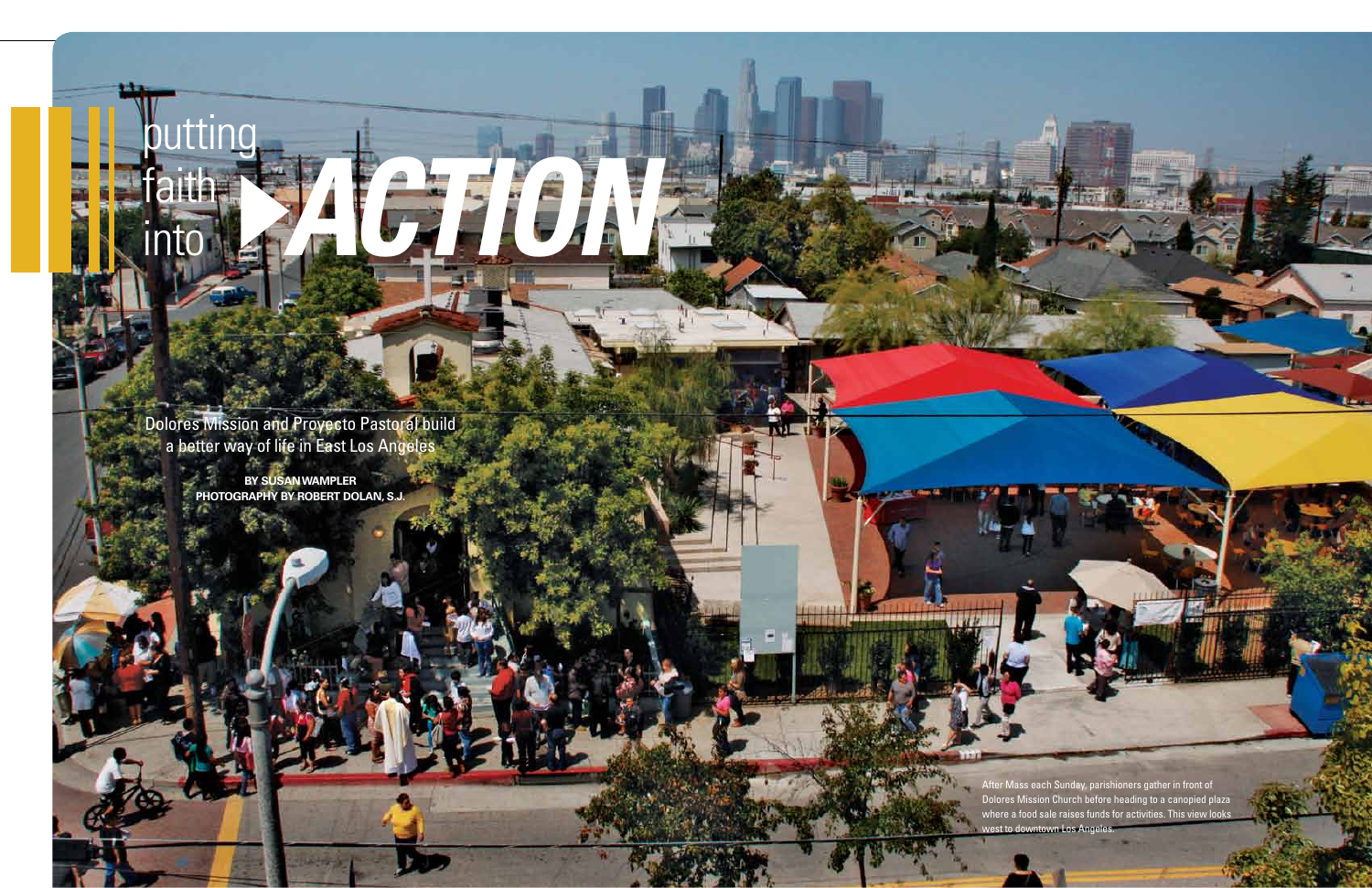Pico Gardens–dominated the neighborhood and produced new gang members at an alarming rate.

"A number of the parishioners had sons who were gang members, or were gang members themselves," says Fr. Santarosa, pastor of Dolores Mission. "Those first Jesuits who came here understood they were called to serve everyone in this community, including gang members. They took seriously the question of 'what is God inviting us to do to live the Gospel in these streets and alleyways here and now?' Asking that question in that way is what continues to give life to this parish."

ooking west out the office window<br>of Father Scott Santarosa, S.J., the<br>downtown Los Angeles skyline<br>looms large, but it feels a world<br>away from the sometimes harsh<br>reality of life in the Boyle Heights area of ooking west out the office window of Father Scott Santarosa, S.J., the downtown Los Angeles skyline looms large, but it feels a world away from the sometimes harsh East Los Angeles that Dolores Mission has called home since 1925.

## **(** $**T**$  **in the words of St. Ignatius, love is shown more in deeds than words.** –Father Scott Santarosa, S.J.

Green-shirted volunteers Estelita Garcia and Rosa Campos from Safe Passage/Camino Seguro stand watch at a corner to see that students walk safely to and from school.

**This is a small parish geographically, but we have a big heart**<br>-<br>" –Father Scott Santarosa, S.J.

> The Jesuits of the California Province took over Dolores Mission in 1980 when no one else was willing to minister to the poorest parish in the Archdiocese of Los Angeles, a parish located in an embattled community where some 16 gangs were operating in a 2-square-mile area. Two public housing projects–Aliso Village and



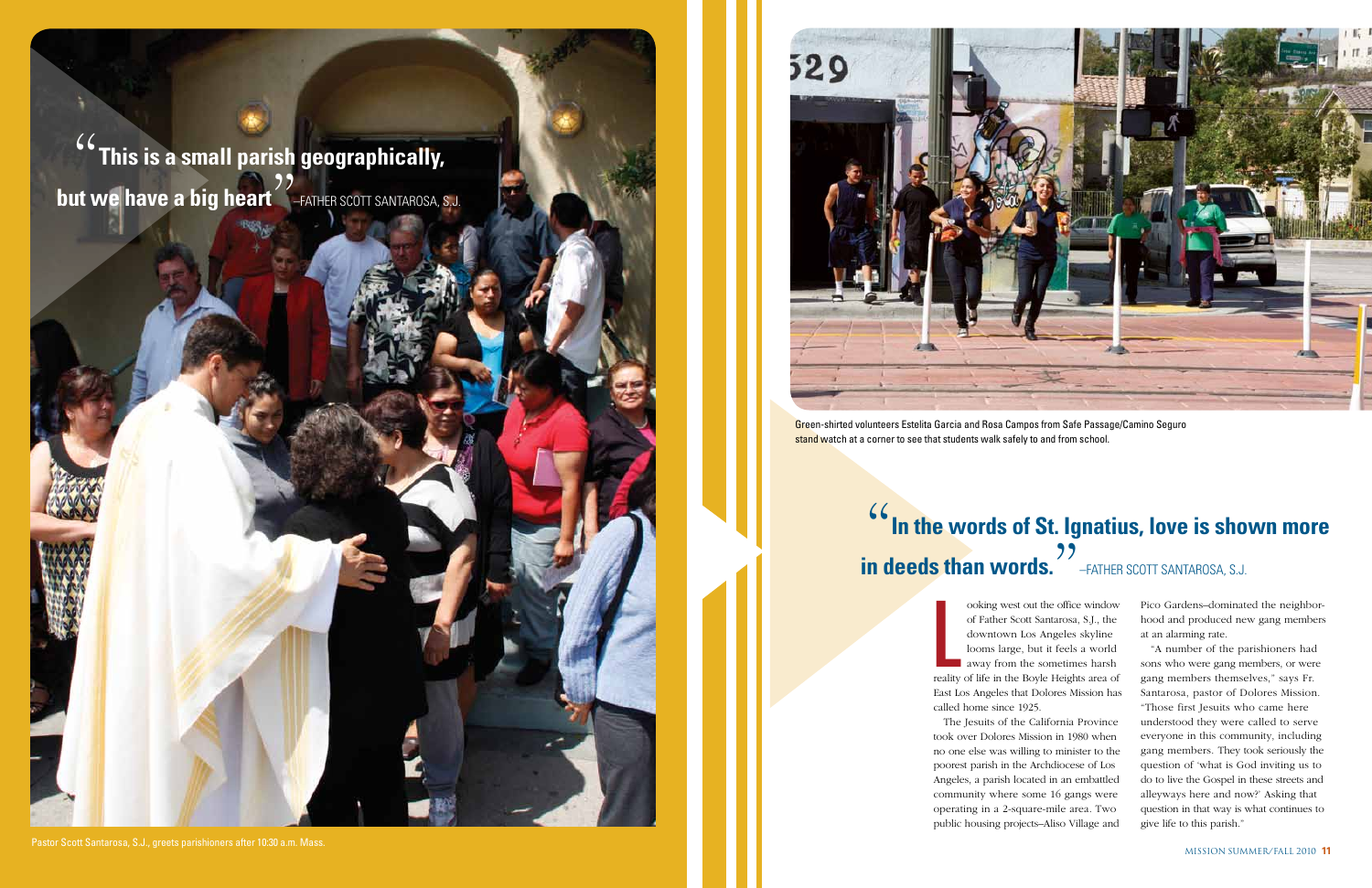The Jesuits who have served here over the past three decades have sought to answer that question by working hand in hand with residents and community leaders to address the problems facing the predominately Latino neighborhood. Out of their collaboration grew Proyecto Pastoral at Dolores Mission, which began as Dolores Mission's social justice arm but became an independent nonprofit in 1986. (In turn, Proyecto Pastoral spun off Homeboy Industries, founded by Father Greg Boyle, S.J., while he was pastor of Dolores Mission; it became a separate entity in 2001.)

Although Proyecto Pastoral operates independently of Dolores Mission, its work is inextricably intertwined. For instance, the Guadalupe Homeless Project, which provides emergency shelter to 650 men and meals to 900 men annually, is funded and operated by Proyecto Pastoral, while parishioners cook and serve the meals. Dolores Mission literally provides sanctuary: Most of the men sleep inside the church itself. Proyecto also offers after-school enrichment programs and early-childhood education centers, both of which are offered at two locations, including Dolores Mission.

"We want to leverage each other's resources to best meet the needs of this community," says Cynthia Sanchez, executive director of Proyecto Pastoral. "It's a unique and powerful partnership." Fr. Santarosa adds, "Dolores Mission is the faith that inspires the action. Proyecto Pastoral is the action. When we're doing

our jobs well, you can't tell the difference between the two."

#### **Fostering safe passage in the community**

One of the most visible displays of community empowerment is Proyecto's Safe Passage/Camino Seguro program. Twice every school day, volunteers in bright green T-shirts and jackets emerge from their homes and offices to help children walk to and from school safely. The program's 70 volunteers support not only those enrolled in the K-8 Dolores Mission School, but also high-school students at Mendez Learning Center, which opened in 2009 across from Proyecto Pastoral's offices 4 blocks from Dolores Mission.

 "In the words of St. Ignatius, love is shown more in deeds than words," says Fr. Santarosa. "That means not just sitting behind a locked door and being afraid. The laypeople and Jesuits who came before me have inculcated a sense of





responsibility in our parish."

That sense of responsibility is also evident in the Dolores Mission Safety Project, a community policing effort. The parish works closely with the Los Angeles Police Department to ensure that residents feel comfortable calling 911 when they notice suspicious activity, without fear of being asked about their immigration status.



The theme of "safe passage" is an apt description for many of Proyecto's and Dolores Mission's other programs as well. The Guadalupe Homeless Project provides a safe transition for the mostly immigrant population who have come to the United States to find a way out of poverty. The program not only offers 90-day temporary shelter and meals, but also teaches clients to take proactive steps to find employment and permanent housing. Many of the men served by the program later return to Dolores Mission as volunteers to help others in need. Clients of the Guadalupe Homeless

## "**Dolores Mission is the faith that inspires the action. Proyecto Pastoral is the action.**" –Father Scott Santarosa, S.J.

Project, as well as reformed gang members at Homeboy Industries, are encouraged to select free attire appropriate for job interviews at Proyecto's Thrift Store, which is open to the public and also provides employment and training for community residents.

#### **Teaching students to use talents and gifts**

Proyecto's after-school programs and early-childhood education centers give area youth meaningful academic enrichment opportunities while serving as a deterrent to their joining a gang. The IMPACTO after-school program provides academic support for 200 children ages 5-18, while the early-childhood education centers serve some 76 children ranging from 18 months to 5 years of age, preparing them for kindergarten and helping them develop their English-language skills.

"Dolores Mission has been a beacon of hope for this neighborhood over the past 30 years," says Father Joseph Spieler, S.J.,

**Top left:** Church volunteers fill plates to be served to clients of the Guadalupe Homeless Project in the Dolores Mission School cafeteria. **Center:** Men pause for prayer. **Far right:** Each night 30 to 50 homeless men sleep in the church, retiring around 8:30 p.m. and rising at 5 a.m.